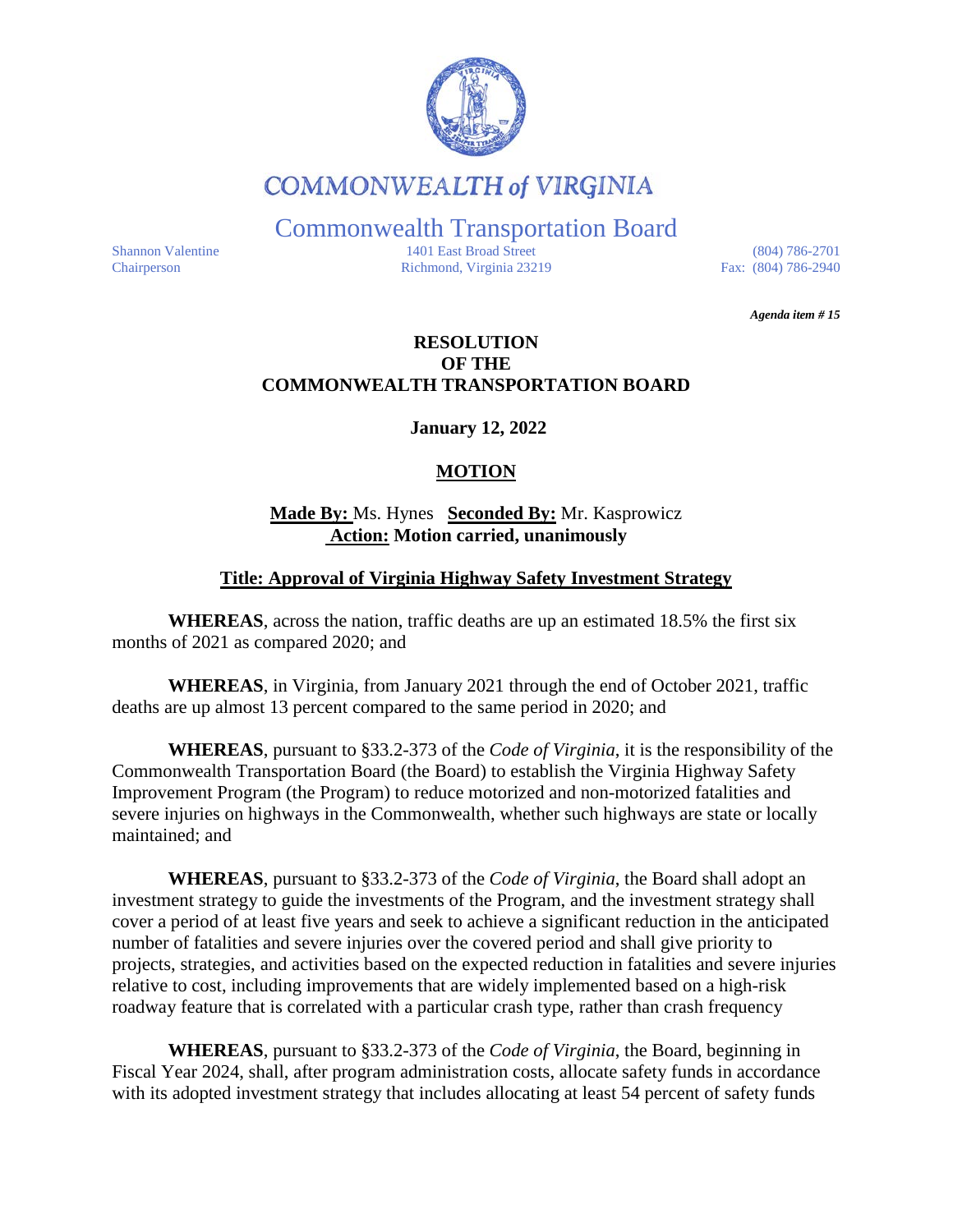Resolution of the Board Approval of Virginia Highway Investment Strategy January 12, 2022 Page 2 of 5

for infrastructure projects, 29 percent of funds to address the behavioral causes of crashes, and the remaining for other eligible safety projects pursuant to the investment strategy; and

**WHEREAS,** the Virginia Department of Transportation (VDOT) and the Department of Motor Vehicles (DMV) have developed a proposed data-driven highway safety investment plan that will deploy Virginia's limited highway safety resources to projects and efforts with maximum potential to reduce traffic deaths and injuries; and

**WHEREAS,** a key finding from data-driven analysis demonstrates that systemic and hybrid safety projects—proven low-cost improvements, such as high-visibility backplates, flashing yellow left turn signals, and rumble strips, systemically spread on a roadway network provide more potential crash reduction benefits for lower costs than do spot improvement projects; and

**WHEREAS**, in its workshop meeting on December 7, 2021, the Board was presented with the proposed investment strategy and information and recommendations relating to the prioritization and investment of limited Virginia Highway Safety Program funds to maximize the benefits in crash reductions and make progress toward the Commonwealth's "Toward Zero Deaths" vision for roadway safety; and

**WHEREAS,** after due consideration of the information received, the Board believes that the investment strategy, as set forth below, should be adopted and used to select projects for highway safety funding in the Six-Year Improvement Program (SYIP) to improve transparency in the project selection process, accelerate delivery of selected projects and investment strategies, and aid in achieving reductions in fatalities, serious injuries, and non-motorized crashes;

**NOW THEREFORE, BE IT RESOLVED,** that the Commonwealth Transportation Board hereby approves the following investment strategy to govern prioritization and selection of highway safety infrastructure and behavioral projects for funding:

- 1. VDOT shall develop an infrastructure implementation plan for the continued deployment of proven systemic and hybrid safety countermeasures across the roadway network, including VDOT and locally-maintained facilities. The implementation plan shall:
	- a. Include, but not be limited to: edge-line rumble strips on the primary system; centerline rumble strips on the primary system; pavement shoulder wedge; chevrons and curve visibility enhancements; high-visibility traffic signal backplates; flashing yellow arrows; unsignalized intersection signage and marking; pedestrian crossing improvements; pavement markings, traffic control devices, and other enhancements on two-lane rural roads; road diets; and other systemic/hybrid safety improvements as identified through research or data-driven analysis;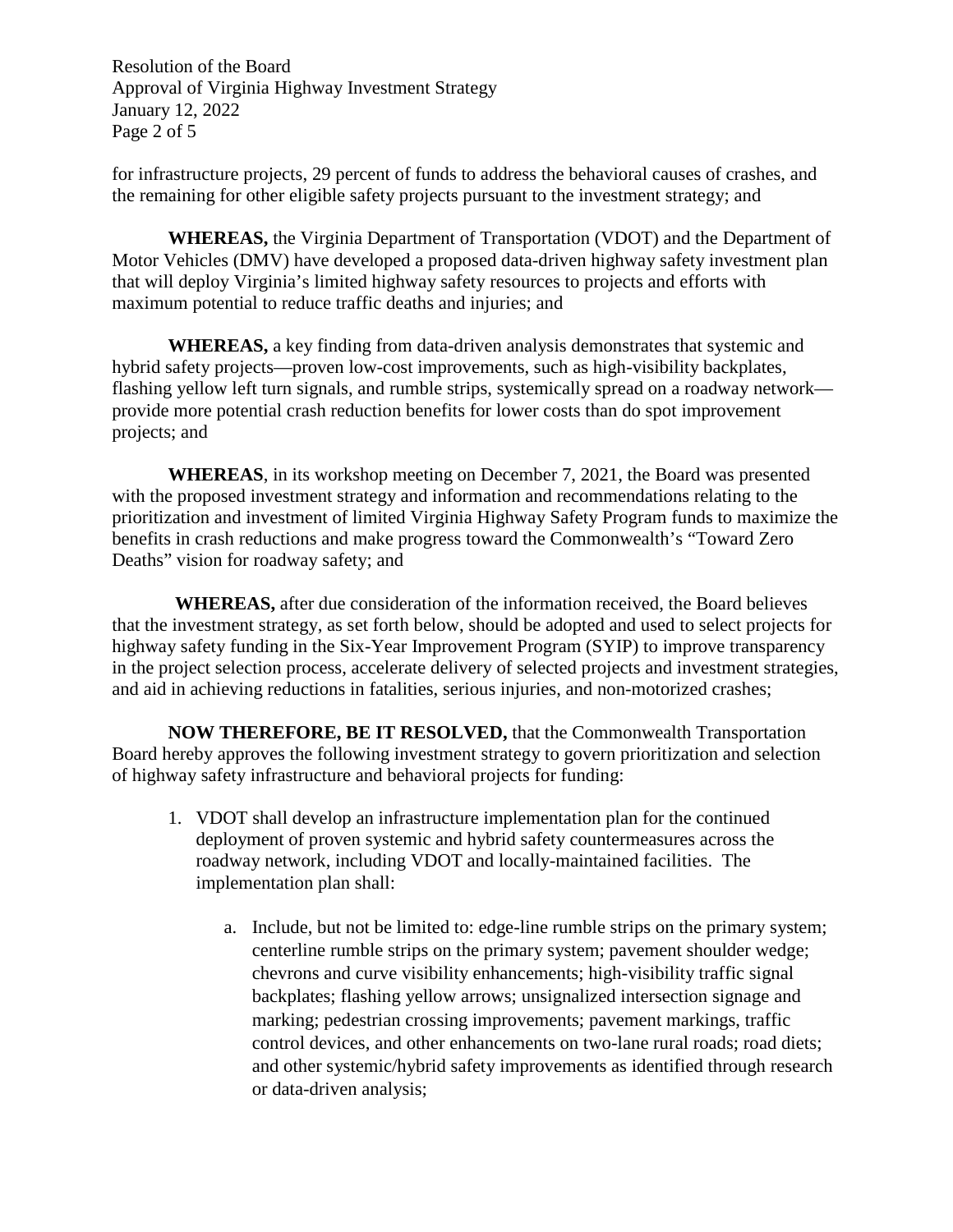Resolution of the Board Approval of Virginia Highway Investment Strategy January 12, 2022 Page 3 of 5

- b. Be consistent with the emphasis areas included in Virginia's current Strategic Highway Safety Plan and in support of achievement of CTB adopted performance targets;
- c. Include an estimate of the effectiveness of full deployment of the implementation plans; and
- d. Be updated periodically to advance additional systemic safety improvements.
- 2. In order to prioritize, accelerate and maximize the deployment of systemic and hybrid infrastructure safety improvements, the Board will not approve new spot improvement projects until Fiscal Year 2026 unless the systemic and hybrid infrastructure initiatives have been fully funded and their scheduled completion is accelerated as much as possible.
	- a. The Board may also consider funding spot improvement projects prior to the Fiscal Year 2026-2031 SYIP, should a proposed spot improvement project address a dire and immediate safety need and receive the recommendation of the Commissioner of Highways by meeting the following minimum thresholds:
		- i. Benefit/Cost ratio greater than 10;
		- ii. Project to be implemented or under construction in less than one year; and
		- iii. Proposed scope will address the observed crash types.
- 3. Highway safety funding for infrastructure projects will be distributed as follows:
	- a. After funds are set aside for program administration (approximately 5 to 10 percent), the remaining funds shall be programmed to projects in accordance with the above safety infrastructure implementation plan through the six-year improvement program.
	- b. Minimum funding levels for locally-maintained roadways shall be based on the proportion of fatalities on locally-maintained versus VDOT-maintained roads with funds available beginning in Fiscal Year 2024 for use on systemic safety improvements.
	- c. The funds for VDOT-maintained roads will be programmed based on the riskbased locations of the systemic safety treatments included in the Implementation Plans.
- 4. Funding for systemic infrastructure projects on locally-maintained roads will be awarded through a competitive application process with projects that have a higher return on investment receiving priority. If a sufficient number of projects on locallymaintained roadways are not identified and funds remain, the remaining funds may be used to fund and advance projects on VDOT-maintained roadways. VDOT oversight of safety projects on locally-maintained roads will continue to be in accordance with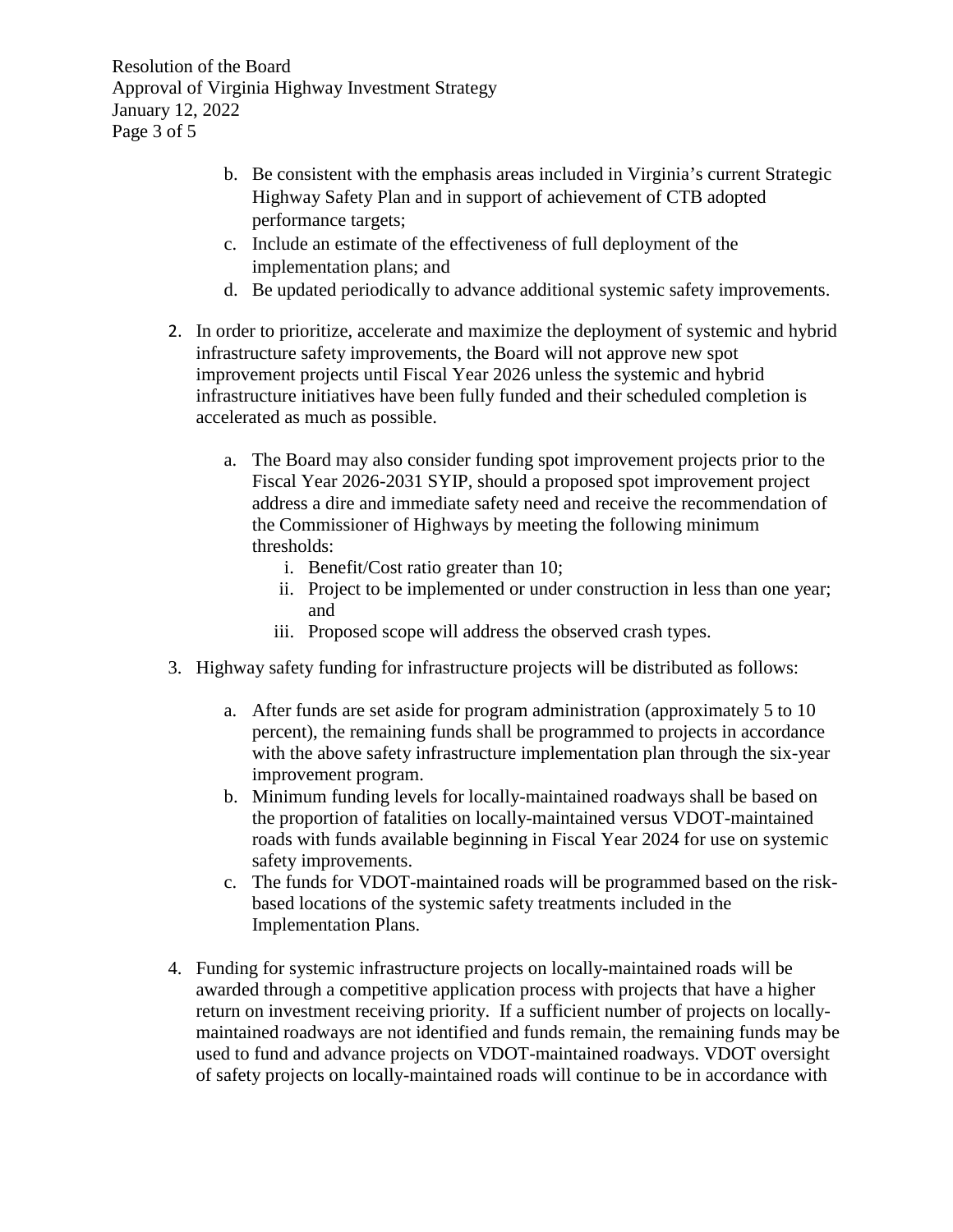Resolution of the Board Approval of Virginia Highway Investment Strategy January 12, 2022 Page 4 of 5

> Chapter 7 of VDOT's Highway Safety Improvement Program Implementation Guidelines and other existing Locally Administered project requirements.

- 5. In cases where programmed infrastructure funds are no longer needed for the delivery of a project, or additional funds become available (beyond that assumed in the Implementation Plans), the unexpended surplus and unallocated funds will be reserved and managed centrally by VDOT to address budget adjustments on existing highway safety projects, to further advance systemic safety improvements, or to fund spot improvement projects pursuant to Item 2.
- 6. A project that has been selected for funding must be initiated, and at least a portion of the programmed funds expended, within one year of the budgeted year of allocation or funding may be subject to reprogramming. In the event a locally-administered project is not advanced to the next phase of construction when requested by the Board, the locality may be required, pursuant to §33.2-214 of the *Code of Virginia*, to reimburse VDOT for all state and federal funds expended on the project.
- 7. DMV shall develop a behavioral safety program investment plan for the deployment of behavioral countermeasures across the state to address the behavioral causes of crashes. The behavioral safety plan shall:
	- a. Include, but not be limited to investments to: expansion of the "Local Heroes" messaging campaign, expansion of the Sober Ride program, institution of public sobriety check points, conducting a NHTSA-administered alcohol impaired driving assessment and law review, creation of new media campaigns to fight drunk and drugged driving, creation of a statewide speed messaging media and outreach campaign with coordinated law enforcement and speed data pilot, creation of a distracted driving media campaign, expand motorcycle safety media messaging, enhancement and amplification of pedestrian and bicycle safety media campaigns, creation of a juvenile licensing ceremony video, expansion of the GrandDriver CarFit program, expansion of the Grand Driver testing centers, expansion of GrandDriver paid media and other behavioral initiatives as identified through experience, datadriven research or analysis;
	- b. Be consistent with the emphasis areas included in Virginia's current Strategic Highway Safety Plan and in support of achievement of CTB adopted performance targets ;
	- c. Include an estimate of the effectiveness of full deployment of the Implementation Plans; and
	- d. Be updated periodically to advance additional behavioral safety improvements.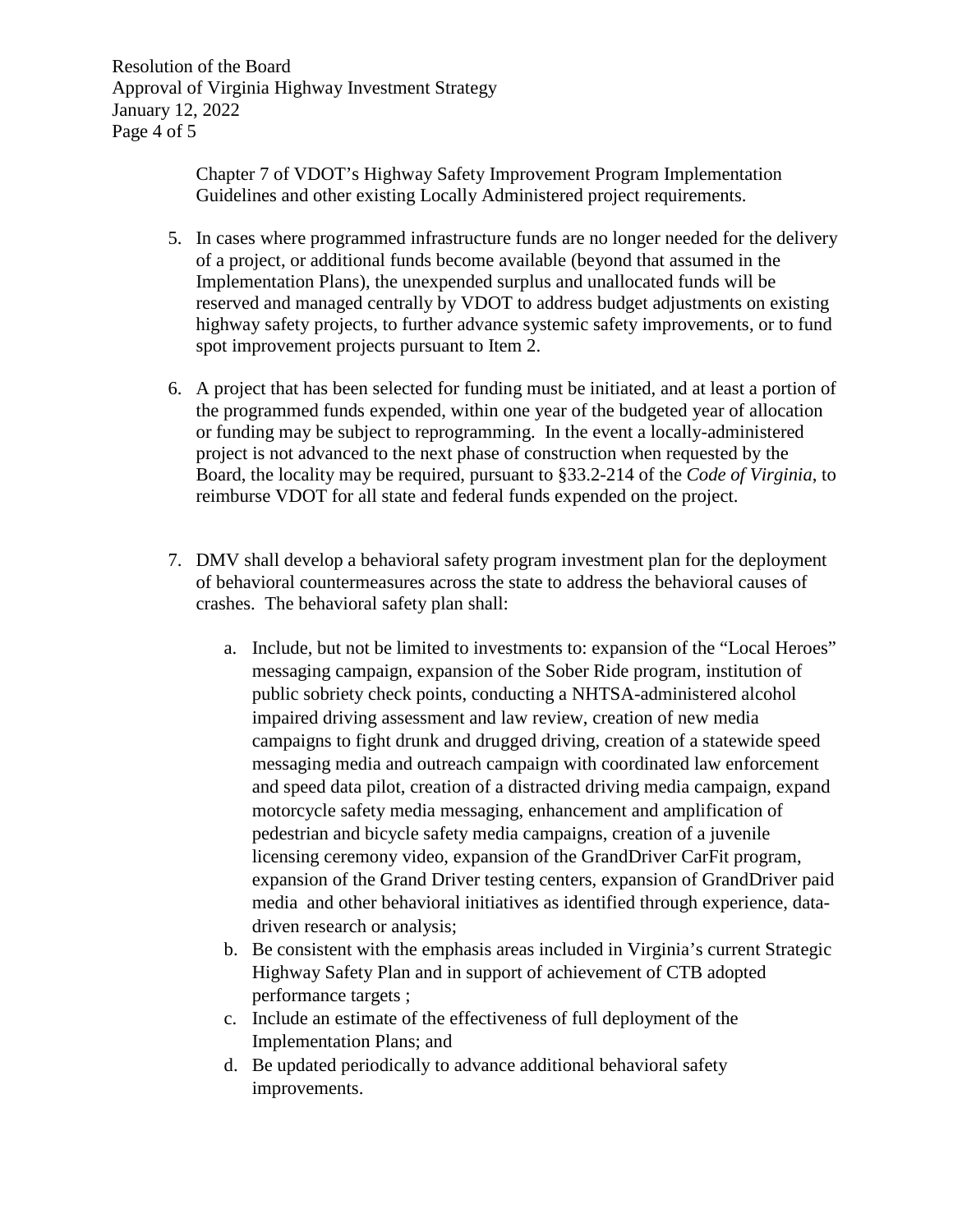Resolution of the Board Approval of Virginia Highway Investment Strategy January 12, 2022 Page 5 of 5

- 8. In cases where programmed behavioral funds are no longer needed for the delivery of a specific initiative, or additional funds become available (beyond that assumed in the Implementation Plans), the unexpended surplus and unallocated funds will be reserved and managed centrally to address budget adjustments or to further advance other behavioral initiatives.
- 9. On an annual basis, VDOT and DMV will report on the following:
	- a. Progress on advancement of infrastructure and behavioral safety implementation plan;
	- b. Funding distribution information;
	- c. Anticipated benefits of investments and performance to date; and
	- d. Recommendations for changes to the infrastructure and behavioral portion of the investment plan, as needed.

**BE IT FURTHER RESOLVED** that the Board understands the use of federal safety funds requires VDOT and DMV to meet a number of federal requirements and this Policy does not supersede federal requirements, including those governing obligation authority and project delivery. Federal safety funds not subject to this strategy include High Risk Rural Roads (23 USC 148(g)), Railway-Highway Crossings (23 USC 130) and Vulnerable Road Users as defined in Title I Subtitle A, Section 11122 of the federal Infrastructure Investment and Jobs Act.

**BE IT FURTHER RESOLVED**, that the Board directs the Commissioner of Highways and the Commissioner of the Department of Motor Vehicles to take all actions necessary to implement and administer this investment strategy, including, but not limited to, the development of Implementation Plans and supporting guidance establishing the process for screening, scoring and selection of projects.

**BE IT FURTHER RESOLVED**, that Board approval of this item replaces and supersedes the, December 11, 2019 resolution titled "Approval of Highway Safety Improvement Program Project Prioritization Policy."

####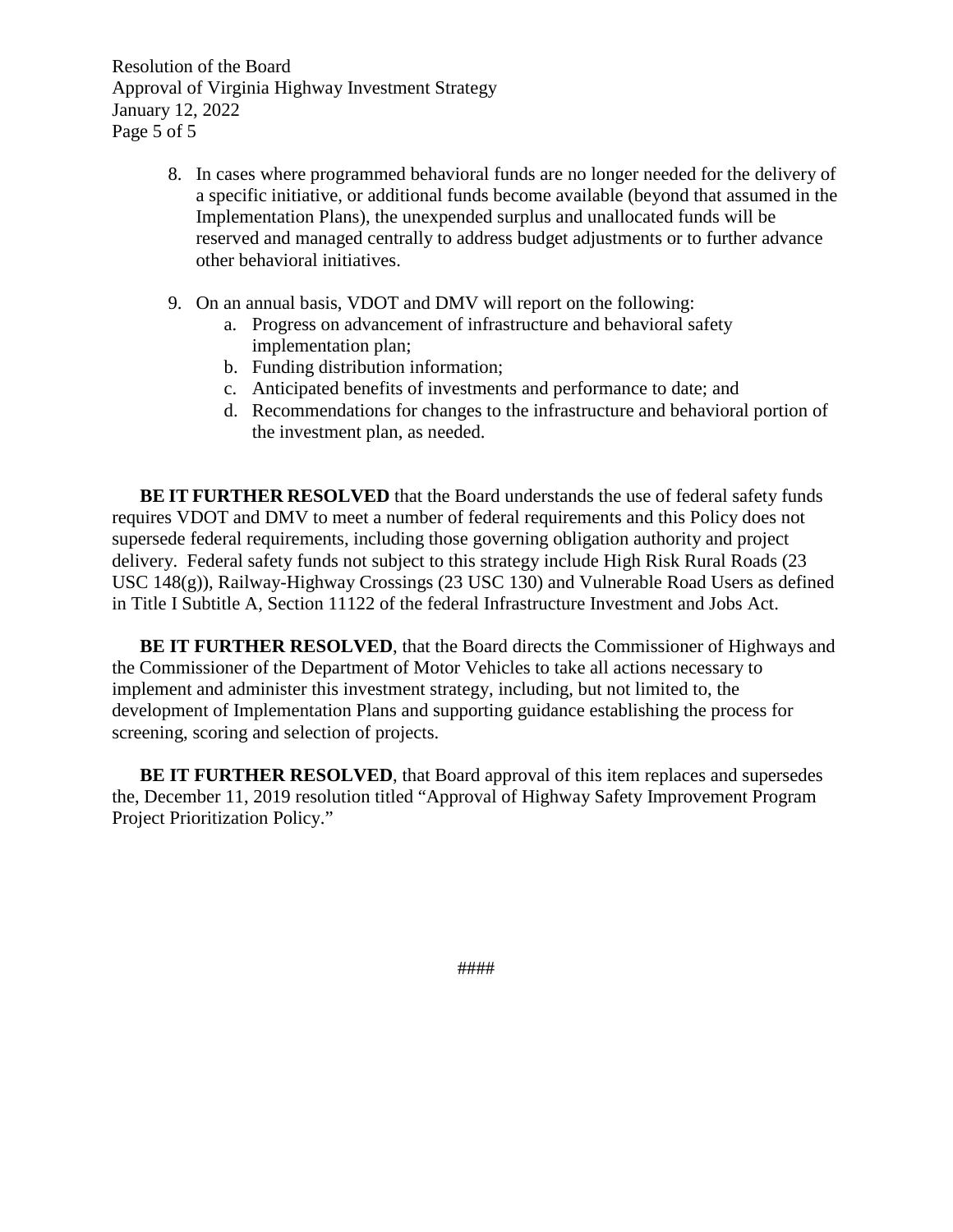### **CTB Decision Brief**

#### Approval of Virginia Highway Safety Investment Strategy

**Issue:** In accordance with §§33.2-373 of the *Code of Virginia*, the Commonwealth Transportation Board (CTB) must establish the Virginia Highway Safety Improvement Program to reduce motorized and non-motorized fatalities and severe injuries on highways in the Commonwealth, whether such highways are state or locally maintained. It is also the responsibility of the CTB, per §§33.2-373, to adopt an investment strategy to guide the investments of the Program. The investment strategy shall cover a period of at least five years and seek to achieve a significant reduction in the anticipated number of fatalities and severe injuries over the covered period and shall give priority to projects, strategies, and activities based on the expected reduction in fatalities and severe injuries relative to cost, including improvements that are widely implemented based on a high-risk roadway feature that is correlated with a particular crash type, rather than a crash frequency.

At the December 11, 2021 CTB Workshop meeting, the Virginia Department of Transportation (VDOT) and the Virginia Department of Motor Vehicles (DMV) presented a proposed highway safety investment strategy in a presentation titled "Virginia Highway Safety Program Behavioral and Infrastructure Investment Plan." The presentation outlined the proposed investments in behavioral and infrastructure safety initiatives over the next several years. The proposed investments are proven countermeasures and were chosen for their expected effectiveness at reducing traffic deaths and serious injuries in the Commonwealth. This proposal builds upon and follows an initial VDOT systemic safety plan and HSIP funding policy that was approved by the CTB in 2019. VDOT's original 2019 systemic safety plan is currently deploying eight proven safety countermeasures on roads throughout Virginia and will continue to completion, included as part of this investment strategy.

**Facts:** During the first six months of 2021, the National Highway Traffic Safety Administration (NHTSA) estimates that national traffic deaths are up an estimated 18.5% as compared to 2020. This follows a national increase in traffic deaths of over 7 percent in 2020 compared to 2019. Virginia has also seen increases in fatalities in recent years, experiencing an increase of almost 13 percent from January 2021 through October 2021 as compared to the same period in 2020. In 2020 there was an increase in Virginia traffic deaths of over two percent compared to 2019. Common factors involved in fatal crashes include a combination of behavioral and infrastructure issues. As such, the proposed investment strategy focuses on investing in both behavior and infrastructure initiatives.

In 2012 Congress enacted Title 23 section 150 of the US Code, which mandates the establishment of performance management to transform the Federal-aid highway program. The resulting regulations provide a means to the most efficient investment of Federal transportation funds by refocusing on national transportation goals, increasing the accountability and transparency of the Federal-aid highway program, and improving project decision-making through performance-based planning and programming. One such national transportation goal focuses on safety and seeks to achieve a significant reduction in traffic fatalities and serious injuries on all public roads. For background, in 2018, the CTB adopted Virginia Safety Performance Targets for 2019, but directed OIPI and VDOT to develop a data-driven process to establish targets and evaluate current investment strategies. In June 2019, the CTB adopted datadriven Safety Performance Targets for 2020 based on rigorous statistical methods; however,